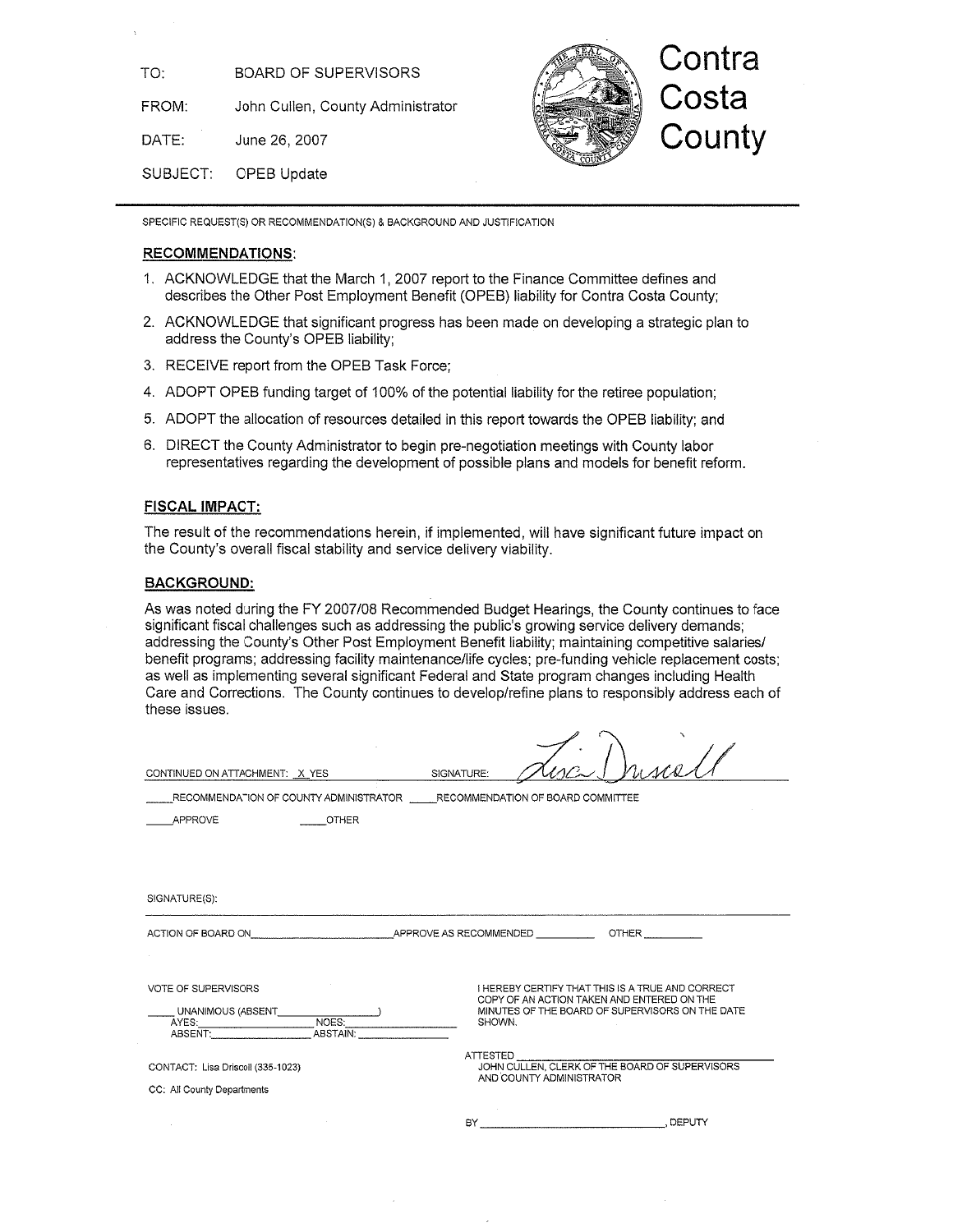June 26, 2007 Page 2 of 6 The Board of Supervisors, County Administrator's Office, and Departments take very seriously our<br>responsibility to resolve the County's OPEB liability. To this end, the Board has either accomplished or set a timeline for accomplishing the following:

- ordered the GASB 45 required comprehensive calculation of liability (Spring 2006);
- established an OPEB Task Force with County representation and contracted specialists (Fall 2006);
	- received OPEB Task Force presentation on OPEB challenge, focusing on the order of magnitude and possible changes in the liability (March 2007)
- different targeted funding scenarios/examples and the fiscal, budgetary, and programmatic impact scenarios under those funding levels, and the Comprehensive Annual Financial directed OPEB Task Force to report on funding targets including evaluating/calculating Report (CAFR) impacts of these different scenarios (June 2007);
- benefit plan design, administration, cost sharing, and funding mechanisms (May 2007-August comparisons to other municipalities/public sector and corporations in the area; determining what plan-change options might be available to Contra Costa; and, considering changes to develop benefit plan designs including: researching detailed demographics of the current active employee population as well as retirees; researching best practices; making 2007)  $\bullet$ 
	- addressed within the County's service level and fiscal framework (Beginning July 2007); and organizations, and the public, which not only describes the liability but how it can be develop and deliver 'brown bag' education campaign for County employees, Labor  $\bullet$ 
		- order the next GASB 45 required comprehensive calculation of liability (Winter 2008).

The Board has established the following goals to guide our OPEB work:

- Adopt an OPEB financing plan, which balances our requirement to provide public services with Fully comply with Governmental Accounting Standards Board (GASB) Statement 45; and  $\ddot{\cdot}$ Νi
	- competitive health care benefits for our employees (now and when they retire).

To achieve the Board's goals, the OPEB Task Force has brought together the breadth of expertise incorporating into the ongoing process the perspective of all stakeholders is also being addressed. available within the County and through professional contracts in each of the following areas: financial, audit, budgetary, personnel, labor relations, benefits, and legal. The importance of

uppermost importance. The primary issue is that Contra Costa County has a very large potential<br>OPEB liability that is the result of 46 years of retiree health benefit accumulation, combined with the nealth care costs. Preparing to pre-fund this liability will take a multi-decade effort, but can and will The scope of the issue is-as has been noted many times by many individuals-huge, not only for address this issue successfully as it does with every challenge. A sound long-term strategy is of positive demographic of longer life expectancy, and the less positive reality of rapidly increasing be achieved through a combination of revenue redirection, benefit plan changes, and as a last<br>resort, service delivery reductions. The next step in implementation of our OPEB funding plan Contra Costa County, but for the nation; however, it is not insurmountable. Contra Costa will requires setting a viable funding target.

# Guidelines for Funding Long-Term Obligations

Group of the OPEB Task Force researched the issue of whether the rating agencies, CSAC and the An important factor in the County's fiscal health is how it manages its financial long-term obligations. -Moody's Investors Service (Moody's), Standard & Poor's (S&P) and -treat financial long-term obligations as if they are debt obligations and factor California State Association of Counties (CSAC) and the Legislative Analyst's Office (LAO), have weighed-in offering their guidance on certain financial long-term obligations. Our Fiscal Working their management into the overall credit assessment. In addition, other parties, such as the LAO have recommended any specific guidelines for funding long-term obligations. The national rating agencies-Fitch Ratings (Fitch)-

costs) is that the liability is incurred and accruing today; therefore, its cost should be accrued and set methodology for **calculating** long-term liabilities. The fundamental principle underlying the actuarial<br>analysis for these types of obligations (workers' compensation, pension, and retiree health care Generally, the rating agencies, CSAC and the LAO agree that actuarial analysis is the appropriate aside today.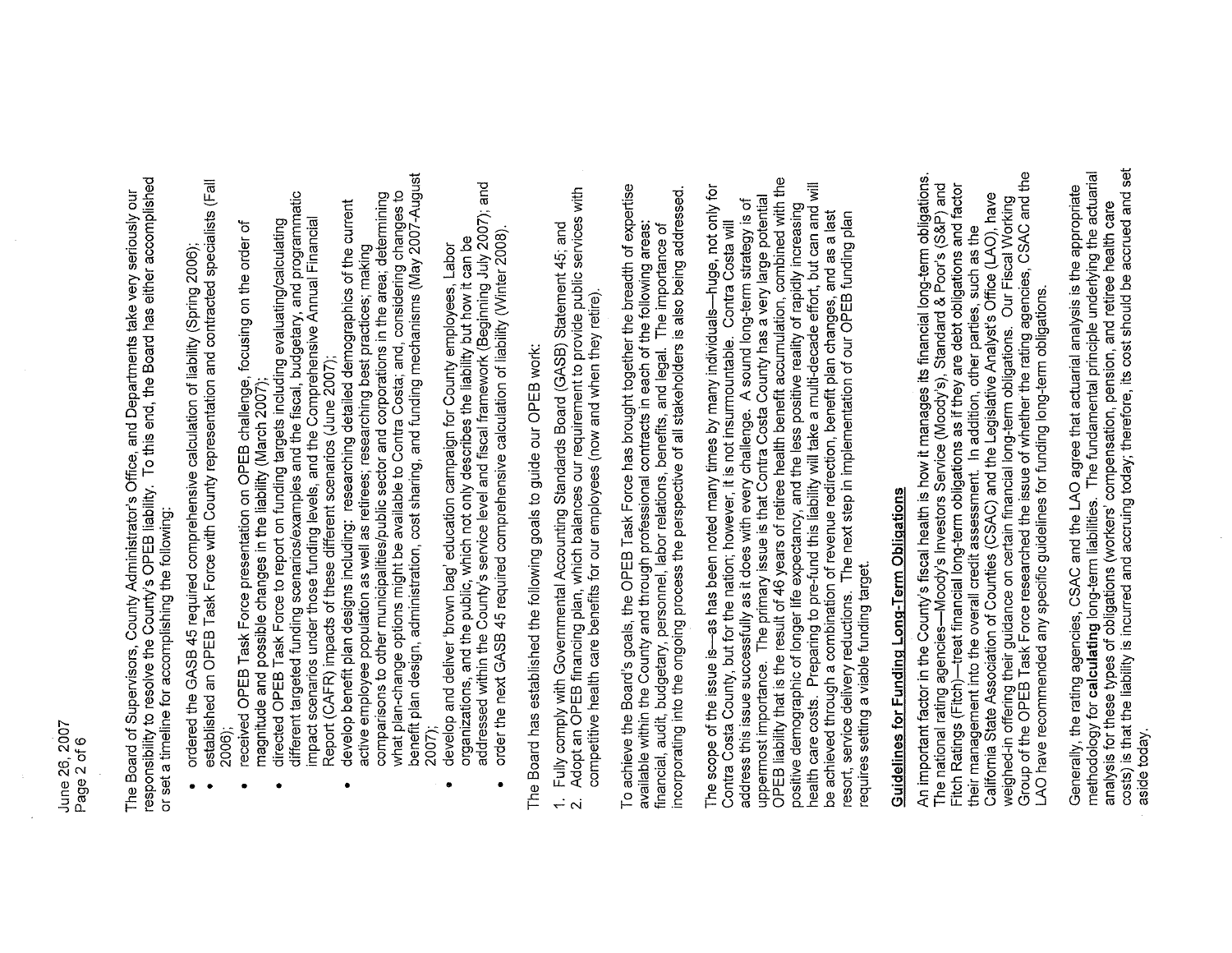however, rather than over-fund the system, it may be prudent to modestly under-fund it so that, over range, with 60% representing a threshold weakening point and 88% representing a substantially<br>funded system . The 1937 Act, which governs CCCERA, prescribes a 100% funding target. There pension systems, for example, a funding level between 60% and 88% is regarded as an indicative However, this does not mean that 100% funding is a hard and fast requirement. In the case of can be instances where the investment performance of the pension system exceeds 100%; time, it is fully funded on average.

It is important to note that guidelines reflect the financial principle that liabilities be recognized when they are incurred rather than when they mature in the future. If the County were to follow the same<br>principle with respect to its retiree health care obligation as it does with its pension costs, the target unding percent would be similar to that of the average of California's 15 largest pension systems, e. 88%, although lower funded percentages are maintained by weaker pension systems.

### **OPEB Funding Target**

various funding levels, the liability impact of various funding levels, volatility of the assumptions/risk of funding, and ability to fund/affordability. The task was made especially difficult by the extremely<br>high potential for change in the national benefit and cost environment (it would appear from recent the norm for employers and/or extended government coverage may be more available to retirees). State legislature proposals, for example, that mandatory provision of health benefits may soon be In addition to researching recommendations for specific funding guidelines for financial long-term obligations, the Fiscal Working Group considered the Government-wide balance sheet impact of

While it was tempting to spread the funding period over the same period of time it took to build the liability (46 years), the models developed for review assumed a 30 year funding period, consistent<br>with the GASB 45 maximum amortization period. One of the first considerations was over what period of time the funding period should extend

benefit environment ruled out targeting 100% of the entire potential future liability. Additionally, the<br>Board's goal to ensure our service delivery balance also makes 100% impossible. Conversely,<br>long-term impact to the C The next consideration was what guideline for funding should be used. The volatility of the health current costs (pay-go). After discussion, the working group developed three different scenarios for evaluation:

- targeting for funding the entire amount associated with the retiree population, which currently equates to approximately 40% of the total liability;  $\div$ 
	- targeting a funding level equal to the prevailing practice of funding for other similar liabilities<br>(Because there is not yet, and may never be, an industry standard for this specific liability, the Task Force looked at pension and workers compensation fund recommendations and targeted 70% of the total liability); and  $\mathbf{\ddot{\alpha}}$ 
		- targeting a funding level representing the middle of these two targets 55% for a model of order of magnitude. က

For example purposes, these three funding approaches are applied in the chart below to the liability<br>for three different benefit plan models from the March 2007 Finance Report, showing liability and 30 year funding target (in millions). The three plans are a frozen plan (no growth), frozen plan plus<br>three percent, and the current plan design. The No Growth Plan would freeze the County's annual Frozen Plus 3% Plan would increase the County's annual contribution by three percent each year;<br>and the Current Plan would increase the County's annual contribution by the medical inflation rate contribution to health care at the current annual cost with no increase in County contribution; the (as it does currently).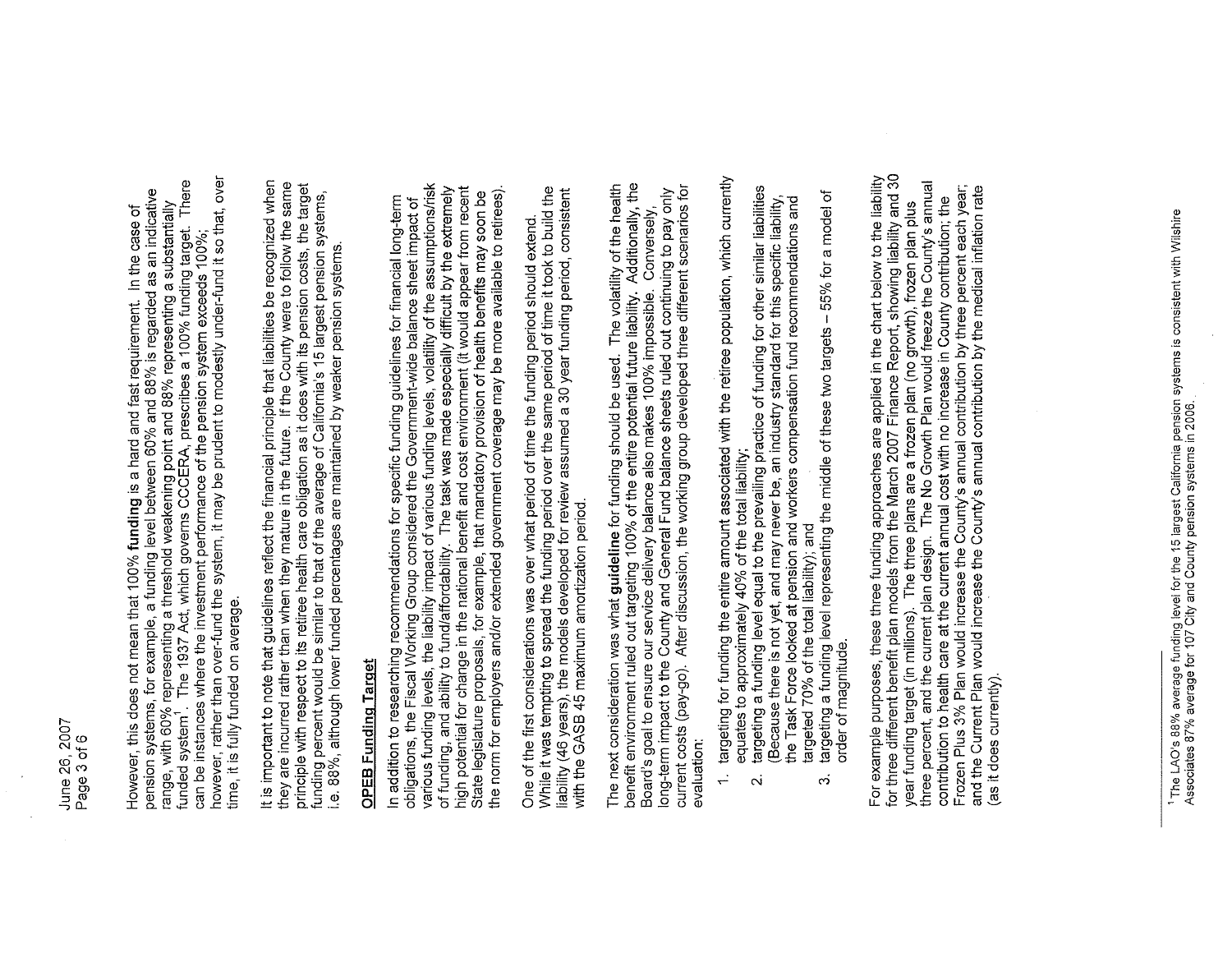| Targeted | Funding \$      |                                         | \$469<br>\$645 | \$821      | \$640         | \$880             | \$1,120 | \$1,029      | \$1,414 | \$1,800 |
|----------|-----------------|-----------------------------------------|----------------|------------|---------------|-------------------|---------|--------------|---------|---------|
|          |                 | Targeted<br>Funding %<br>40%            |                | 55%<br>70% |               | 40%<br>55%<br>70% |         | 40%          | 55%     | 70%     |
|          | Total Liability | $\frac{173}{1173}$<br>$\frac{173}{173}$ |                |            | \$1,601       | \$1,601           | \$1,601 | \$2,572      | \$2,572 | \$2,572 |
| Plan     | Liability Basis | No Growth                               |                |            | Frozen $+3\%$ |                   |         | Current Plan |         |         |

The table shows that the No Growth Plan would have a total liability of \$1.2 billion; and the targeted funding percents of 40, 55, and 70% would translate into required funding of \$469, \$645, and \$821 million respectively

### Allocation of Resources

Addressing any of these funding scenarios will have a direct impact on the County's resources and ability to provide services. The challenge can be addressed through three basic mechanisms, or a combination thereof:

- 1. identify resources available for transfer without reducing benefits or service levels;
	- reduce and/or change benefits and/or change cost sharing; and <u>လ</u>ုံး လုံ
		- reduce service levels or program cuts.

Consequently, the challenge has been to identify resources not already allocated that could be used The OPEB Task Force has and will continue to analyze future eligible resources to meet the<br>requirements for OPEB funding. As was reported to the Board in the March 2007 OPEB Report,<br>the majority of the County's reimburseme The Task Force has been relatively successful. The following to fund the potential OPEB liability through increased State and Federal revenues at this time. table lists those annual resources identified thus far (in millions): to fund retiree health care costs.

| Resource                                 | Beginning FY    | Amount    |
|------------------------------------------|-----------------|-----------|
| Redirect Workers Compensation            | 2008/09         | င်<br>မ   |
| Redirect UAAL Rate Adjustment            | 2009/10         | <u>ငှ</u> |
| Redirect POB Bond payments               | 2014/15         | \$33      |
| Redirect POB Bond payments               | 2022/23         | 247       |
| Total Annual Future Resource Redirection | $2024 -$ onward | \$100     |

If these resources were to be put aside beginning in fiscal year 2008/09, there would be \$588 million<br>(plus interest) reserved at the end of fiscal year 2022/23 and \$100 million would be available to be In the liability being funded; any unfunded portion would use the lower pay go discount rate (4.5%). In the<br>aggregate, the total potential liability will be less because the reserved money will be earning a rate<br>of return indicat liability allows the County to apply a discount rate higher than the pay-go level on the portion of the added annually thereatter. Additionally, the allocation of an on-going revenue stream towards the pool.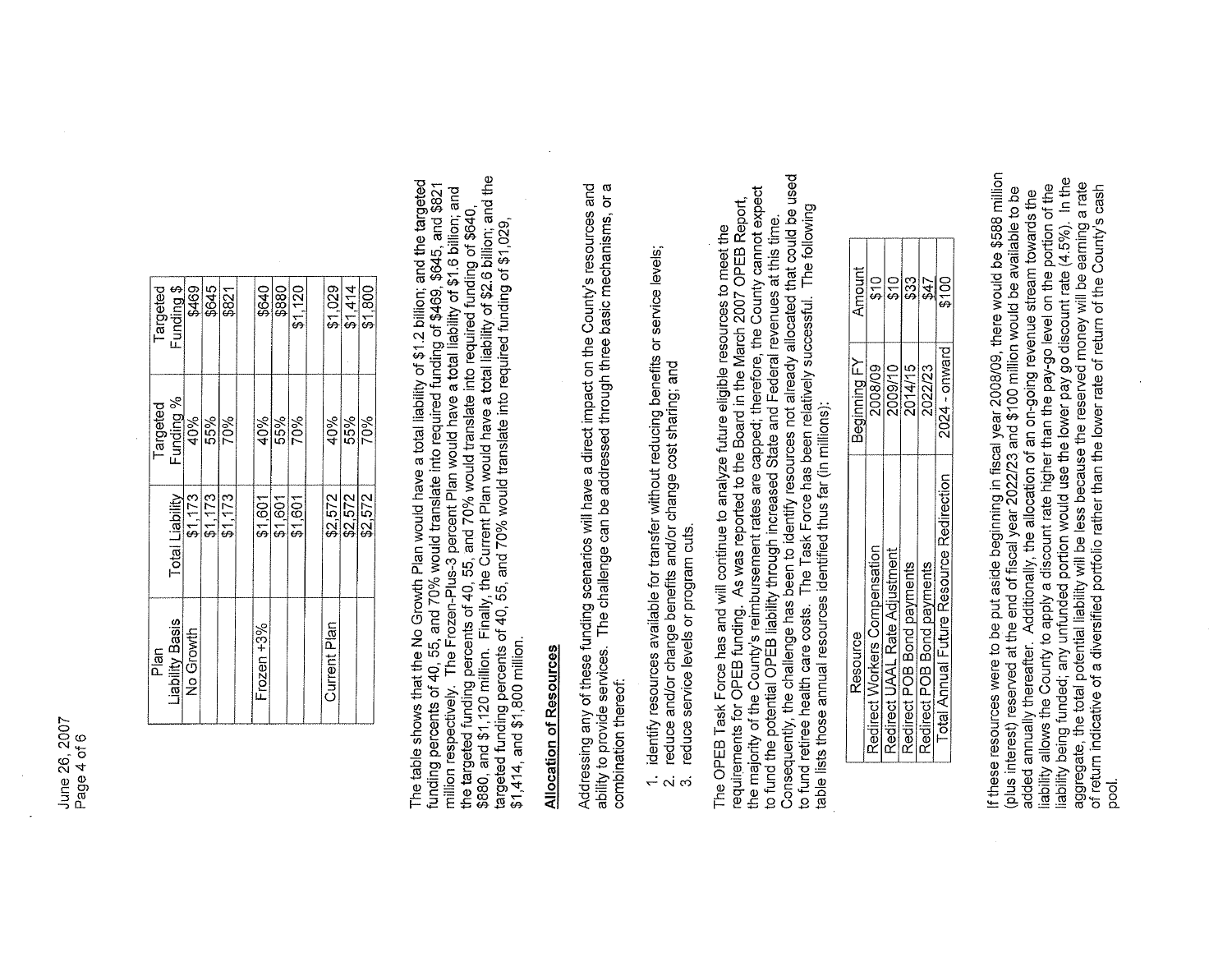June 26, 2007 Page 5 of 6

other things. All of these resources are contingent upon them not being targeted for other increased the unfunded liability is paid off, the County's retirement rates will be slightly reduced; however, this Although the Task Force is fairly confident that these resources will be available in the future, there<br>are contingencies. The County's Workers' Compensation Internal Services Fund was seriously reduction is contingent upon CCCERA continuing to meet its assumed rate of investment-among pension fund and to provide a cushion for when investment performance is inevitably weak. Once  $\pm$ the County continues to enjoy the experience of the last several years, allocations to the fund can be reduced without negatively impacting confidence levels. This is due to State reforms (reduced negative effect of reducing available resources directly to the County, it has the positive effect of changes to the Contra Costa County Employees' Retirement Association (CCCERA) rules have much improved picture with confidence levels back to a financially prudent funding level (70%). under-funded in the not so distant past. The next actuarial study (October 2007) will present a cost) and increased departmental rates (increased revenue) of the last several years. Recent allowing those 'excess earnings' to be used to pay down the County's unfunded liability in the disallowed the practice of transferring 'excess earnings' to the County. Although this has the costs of doing business and/or increasing service levels/programs. The Task Force specifically excluded routine annual revenue growth in General Fund, as we believe these funds will be needed to cover service delivery increases in the future; therefore, only the four<br>resources specifically described in this report are included in the funding scenarios described below.

contribution (ARC), and targeted funding levels (in millions) for all three funding scenarios for a 30-<br>year funding period beginning with FY 2007/08 (pay-go) and ending in FY 2036/37. Additionally, the ask Force determined the annual amount of program cuts and/or benefit changes that would be reduction to benefit costs achieved to meet either a No Growth or Frozen-Plus-3 percent liability.<br>Although an exact actuarial projection of the year-by-year future liability or future ARC was not required to meet the target over and above the redirected resources described above, and any performed by the actuary, the comparisons are relative to each other and adequately show the The chart below shows the total potential liability, targeted funding percent, annually required magnitude and direction of funding and cost savings impact<sup>2</sup>

|  |                                                |      |                                                                                                                                             |                                                                                |         |         |                                                    |                           |         | \$153                                                                                  |
|--|------------------------------------------------|------|---------------------------------------------------------------------------------------------------------------------------------------------|--------------------------------------------------------------------------------|---------|---------|----------------------------------------------------|---------------------------|---------|----------------------------------------------------------------------------------------|
|  |                                                |      |                                                                                                                                             |                                                                                |         |         |                                                    |                           |         |                                                                                        |
|  |                                                | \$86 |                                                                                                                                             |                                                                                |         |         |                                                    |                           |         | \$216                                                                                  |
|  |                                                |      |                                                                                                                                             | 40%                                                                            |         |         |                                                    |                           |         |                                                                                        |
|  |                                                |      |                                                                                                                                             | \$1,601                                                                        | \$1,601 | \$1,601 |                                                    | \$2,572                   | \$2,572 | \$2,572                                                                                |
|  |                                                |      |                                                                                                                                             | Frozen $+3\%$                                                                  |         |         |                                                    | Current Plan              |         |                                                                                        |
|  | Initial<br>ARC<br>Liability Basis<br>No Growth |      | $\frac{88}{98}$<br>$\frac{\text{Fargeted}}{\frac{\text{Funding }\%}{40\%}}$<br>70%<br>Total<br>Liability<br>Liability<br>S1, 173<br>S1, 173 | Targeted Additional<br>Funding \$ Cuts<br>5469 \$0<br>\$645 \$00<br>\$821 <\$1 |         |         | <u>အဆြံ႕</u><br>8125<br>9125<br>9125<br>55%<br>70% | \$640<br>\$880<br>\$1,120 |         | $rac{$139}{$146}$<br>$\frac{1,029}{1,414}$<br>$\frac{$216}{2216}$<br>40%<br>55%<br>70% |

The table shows that funding the total potential liability for all retirees (40% level) over a period of 30<br>years, would require additional program cuts<sup>3</sup> and/or changes to benefits between zero and \$139 Plan and the Current Plan); funding at a 55% level over a period of 30 years, would require program cuts and/or changes to benefits between zero and \$146 million per year; and funding at a 70% level million per year (the range from zero to \$139 million is the range of liability between a No Growth over a period of 30 years, would require program cuts and/or changes to benefits between \$6 hundred thousand and \$153 million per year depending on plan.

<sup>&</sup>lt;sup>2</sup> These are modeled future cash flows and liabilities based on each possible action taken. Actual future results will<br>yary, hopefully in proportion to this model.<br><sup>3</sup> Looking only at active employees that have not yet me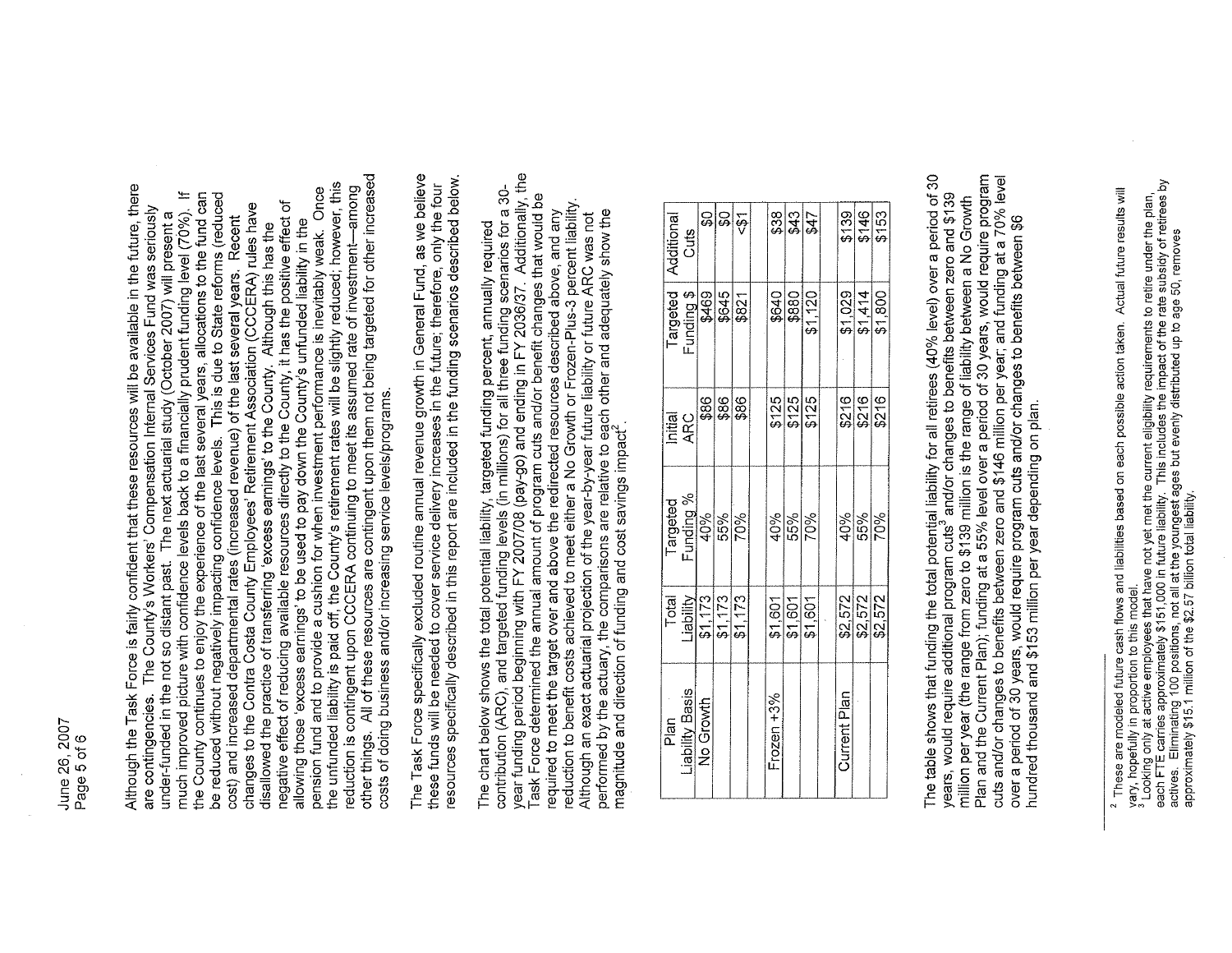County's CAFR balance remaining positive (all other things remaining equal). Additionally, because<br>the funding scenarios presented begin the 30-year funding period at less than the ARC and end the ever-growing OPEB liability. However, selection of any of the models listed above will result in the It should be noted that consistently funding below the ARC will have a detrimental impact on the<br>County's technical solvency, as was explained in the March 2007 Finance Report. Funding less<br>than the ARC will result in a "n period exceeding the ARC, each of the models presented will also (eventually) pay off the entire potential liability

requirement, and, funding a No Growth Plan would best balance our goal to provide public services and meet our employees' needs for post employment benefits. Any target and funding level that is The OPEB Working Group believes that funding 100% of the entire potential liability for the retiree<br>population<sup>4</sup> (40% of total potential liability), will achieve the Board's goals of meeting the GASB 45 adopted will have to be re-evaluated on an ongoing basis to assess the County's own liability and overall OPEB environment.

# Pre-Negotiation Meeting with Labor

official MOU negotiations begin, with an emphasis on the exchange of ideas, information, and goals. potential plans and models for benefit changes. With the Board's direction, the County<br>Administrator's Office would schedule and begin meetings with Labor representatives to discuss the development of potential plans and models for benefit changes. These meetings would be before Administrator in brown bag meetings with employees regarding County benefits, it would be<br>beneficial to all parties and to the process to allow for a similar exchange of ideas regarding In addition to the intensive employee education campaign to be conducted by the County

# Benefit Survey Information

This information will also be shared with our employees and Labor organizations to initiate ideas for premium (tiered plans), fixed versus unlimited benefit growth; whether or not retiree and active<br>premiums are blended; provision of dependent and spousal coverages; eligibility for health benefits in terms of years worked; and, total benefit package compensation during the employees work and counties, cities, and private sector employers on their benefits. The information summarized so far California Counties. The data may vary by bargaining unit and is not an exhaustive list. In general, and attached for reference) shows the diversity of plans and coverage available from comparable As part of the educational process, the County has begun gathering information from comparable the differences in benefits county-to-county are primarily due to county versus employee share of These differences account for the differences in annual costs and total liability potential plan revisions. retirement years.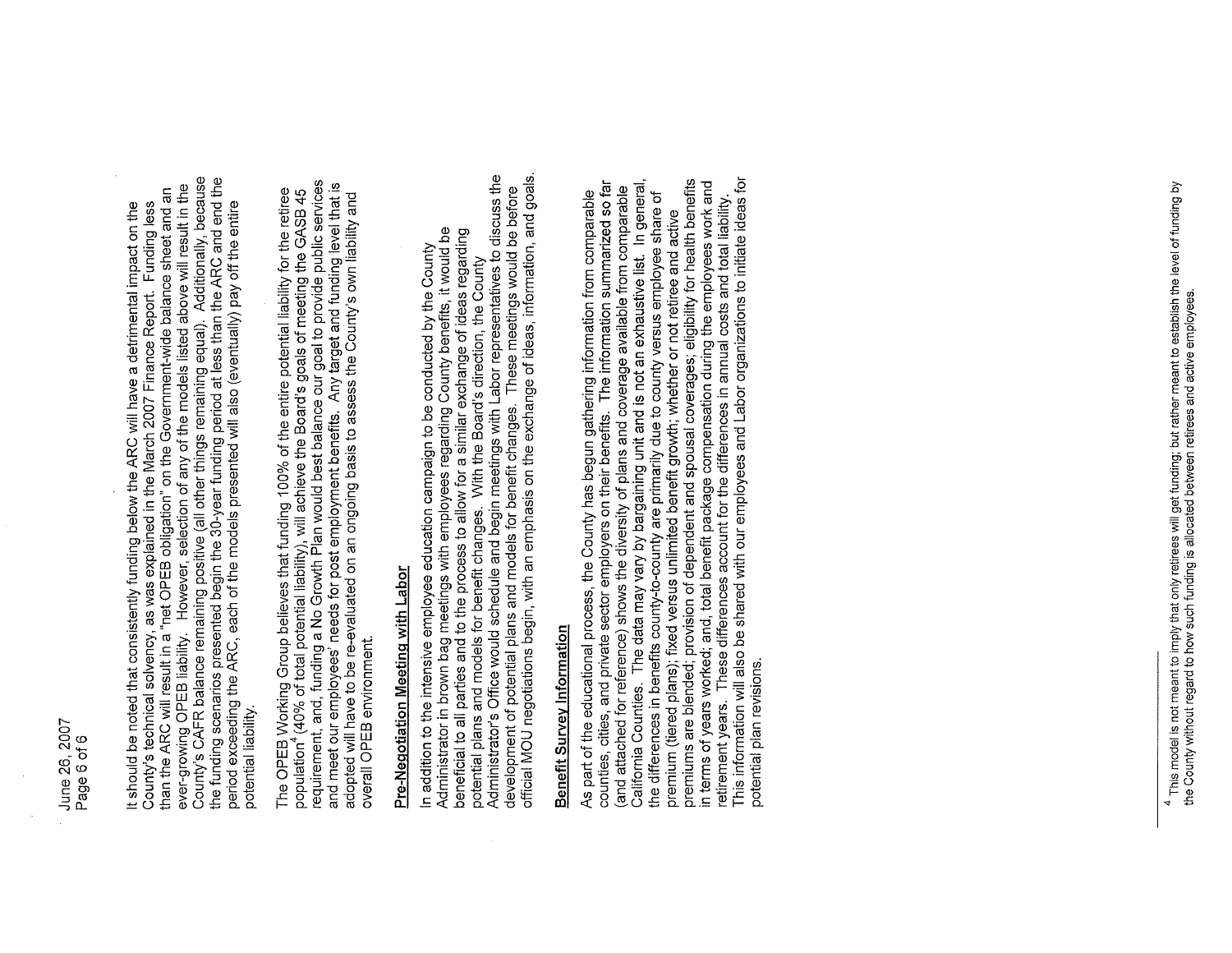#### Benefit Survey Information Benefit Survey Information

comparable California counties (data may vary by bargaining unit/not exhaustive list): comparable California counties (data may vary by bargaining unit/not exhaustive list): As part of the educational process, the County has begun gathering information from As part of the educational process, the County has begun gathering information from information shows the diversity of plans and coverage available from some of our comparable counties, cities, and private sector employers. The following general information shows the diversity of plans and coverage available from some of our comparable counties, cities, and private sector employers. The following general

#### **Alameda County**  Alameda County

#### *What is offered?*  What is offered?

coverage, vision reimbursement, and life insurance. Health benefits are offered for partners, coverage, vision reimbursement, and life insurance. Health benefits are offered for partners, dependents, and surviving spouses of active employees. Mandatory Medicare Part B is dependents, and surving spouses of active employees. Mandatory Medicare Part B is Alameda County provides active employees with a choice of three health plans, dental Alameda County provides active employees with a choice of three health plans, dental required for retirees at age 65. required for retirees at age 65.

#### *How is the health benefit offered?*  How is the health benefit offered?

Health benefits are offered through a Health Maintenance Organization (HMO) or the active Health benefits are offered through a Health Maintenance Organization (HMO) or the active<br>employee may opt for the 'Share the Savings' health plan waiver. Rates for active and employee may opt for the 'Share the Savings' health plan waiver. Rates for active and retirees are blended<sup>1</sup> retirees are blended<sup>1</sup>

## *How much does the employer contribute?*  How much does the employer contribute?

Alameda County pays 100% of the lowest plan cost of its three HMOs for active employees. There are three different co-pay amounts that have been negotiated by labor over the years <u>Actives</u><br>Alameda County pays 100% of the lowest plan cost of its three HMOs for active employees. There are three different co-pay amounts that have been negotiated by labor over the years (\$5, \$10, and \$15). For a single employee, Alameda pays between \$419 (\$5 co-pay) and (\$5, \$10, and \$15). For a single employee, Alameda pays between \$419 (\$5 co-pay) and The employee pays the difference, if he chooses one of the two more expensive plans. The employee pays the difference, if he chooses one of the two more expensive plans. \$382 (\$15 co-pay). \$382 (\$15 co-pay).

#### **Retirees**

earnings 50/50 between the County and the Supplemental Retirement Benefit Reserve. This earnings 50/50 between the County and the Supplemental Retirement Benefit Reserve. This years – 50% of lowest cost of three HMOs offered by County; 15 years – 75%; and 20 years years - 50% of lowest cost of three HMOs offered by County; 15 years - 75%; and 20 years Alameda County has no obligation for retired employees; however, the retirees are covered reserve, which currently has over \$500 million deposited, is used for retiree COLAs, health, Alameda County has no obligation for retired employees; however, the retirees are covered reserve, which currently has over \$500 million deposited, is used for retiree COLAs, health, benefit for spouse or dependents) depending upon the following vesting requirements: 10 benefit for spouse or dependents) depending upon the following vesting requirements: 10 under the County's pension plan. The pension system has, for many years, split 'excess' under the County's pension plan. The pension system has, for many years, split 'excess' – 100%. Because Alameda uses a blended rate for active and retirees, the reserve also and death benefits. The reserve pays for retiree health coverage for the retiree only (no and death benefits. The reserve pays for retiree health coverage for the retiree only (no - 100%. Because Alameda uses a blended rate for active and retirees, the reserve also reimburses the County for the implied subsidy created by the blending. reimburses the County for the implied subsidy created by the blending.

### *Is the employer contribution fixed?*  Is the employer contribution fixed?

No, the amount of employer contribution is adjusted each year when Health Care rates are No, the amount of employer contribution is adjusted each year when Health Care rates are negotiated with providers. The co-pays are negotiated. negotiated with providers. The co-pays are negotiated.

<sup>1</sup> Because health care coverage cost more for retirees than active employees, an implied subsidy is created ' Because health care coverage cost more for retirees than active employees, an implied subsidy is created<br>by blending the rates between the two groups. This is the increased amount of money charged for active<br>employees wh by blending the rates between the two groups. This is the increased amount of money charged for active employees who *would have* been charged for retirees had the rates not been blended.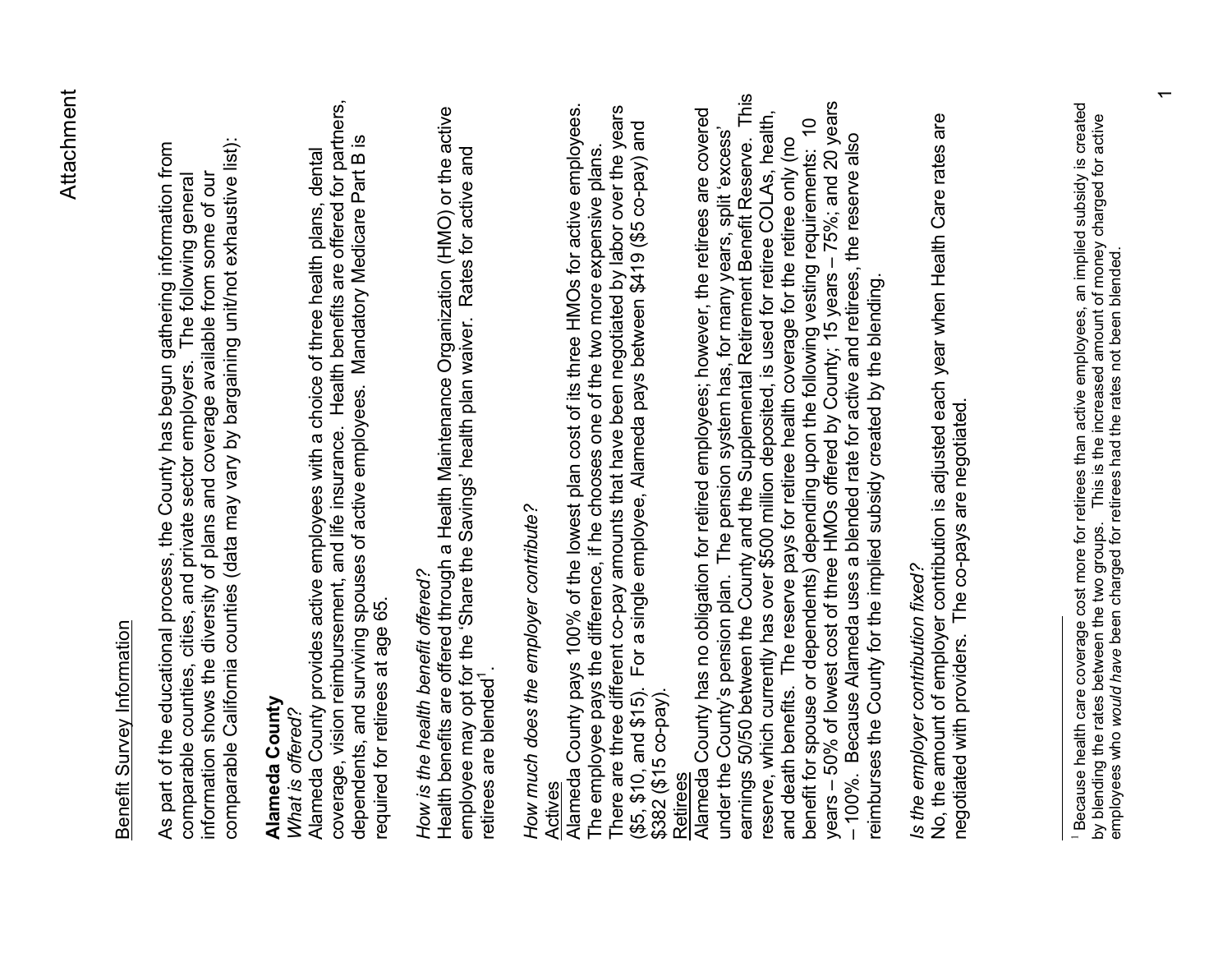### *What pension benefits are offered?*  What pension benefits are offered?

Alameda County has three pension tiers: Tier I is 2% at age 57; Tier II is 2% at age 62; and Alameda County has three pension tiers: Tier I is 2% at age 57; Tier II is 2% at age 62; and Safety is 3% at age 50. Safety is 3% at age 50.

#### **Contra Costa County**  Contra Costa County

#### *What is offered?*  What is offered?

The County also offers PERS to safety employees in the County. Health benefits are offered The County also offers PERS to safety employees in the County. Health benefits are offered for partners, dependents, and surviving spouses of both active and retirees (although the<br>County only contributes to the cost of PERS survivors). Mandatory Medicare Part B is not County only contributes to the cost of PERS survivors). Mandatory Medicare Part B is not plans, dental coverage, vision reimbursement (active employees only), and life insurance. plans, dental coverage, vision reimbursement (active employees only), and life insurance. for partners, dependents, and surviving spouses of both active and retirees (although the Contra Costa County provides active employees and retirees with a choice of five health Contra Costa County provides active employees and retirees with a choice of five health required at age 65. required at age 65.

#### *How is the health benefit offered?*  How is the health benefit offered?

Provider Organization (PPO) plans. There is currently no health plan waiver option offered. Provider Organization (PPO) plans. There is currently no health plan waiver option offered. Health benefits are offered through Health Maintenance Organization (HMO) or Preferred Health benefits are offered through Health Maintenance Organization (HMO) or Preferred Rates for active and retirees are blended. Rates for active and retirees are blended.

#### *How much does the employer contribute?*  How much does the employer contribute? Actives/Retirees Actives/Retirees

The between \$375 and \$464. For a single retiree, the County pays between \$247 and \$519. The between \$375 and \$464. For a single retiree, the County pays between \$247 and \$519. The<br>County's vesting requirement for retiree health benefits is 15 years for new hires for general<br>members (PERS varies by bargaining unit contribution structure for benefits, the implied subsidy created by blending has no net impact County's vesting requirement for retiree health benefits is 15 years for new hires for general Contra Costa pays a set percentage for health plans for both actives and retirees ranging Contra Costa pays a set percentage for health plans for both actives and retirees ranging from 59% to 100% of the total premium. For a single active employee, the County pays from 59% to 100% of the total premium. For a single active employee, the County pays members (PERS varies by bargaining unit and date of hire). Because of the current on the Contra Costa County. on the Contra Costa County.

### *Is the employer contribution fixed?*  Is the employer contribution fixed?

No, the amount of employer contribution is adjusted each year when Health Care rates are No, the amount of employer contribution is adjusted each year when Health Care rates are negotiated with providers. The percentage of employer contribution is negotiated. negotiated with providers. The percentage of employer contribution is negotiated.

### *What pension benefits are offered?*  What pension benefits are offered?

Contra Costa County has six pension tiers: Tier I is 2% at age 55; Tier II is 1.13 at age 55; 55; Contra Costa County has six pension tiers: Tier I is 2% at age 55; Tier II is 1.13 at age<br>Tier III is 2 at age 55; Safety Tier A is 3% at age 50; Safety Tier B is 3% at age 55; and Tier III is 2 at age 55; Safety Tier A is 3% at age 50; Safety Tier B is 3% at age 55; and Safety Tier C is 3% at age 50. Safety Tier C is 3% at age 50.

#### **Orange County Orange County**

#### *What is offered?*  What is offered?

and dependent coverage is offered to both actives and retirees. Orange County also<br>offers health coverage to survivors of both actives and retirees. The survivor grant is equal offers health coverage to survivors of both actives and retirees. The survivor grant is equal available to all employees through either the CIGNA or Kaiser HMO plans only. Spouse insurance is provided to management employees only. Limited vision insurance is<br>available to all employees through either the CIGNA or Kaiser HMO plans only. Spouse Orange County provides health coverage to both actives and retirees. Dental and life Orange County provides health coverage to both actives and retirees. Dental and life and dependent coverage is offered to both actives and retirees. Orange County also insurance is provided to management employees only. Limited vision insurance is to 50% of the grant the deceased would have been eligible to receive. to 50% of the grant the deceased would have been eligible to receive.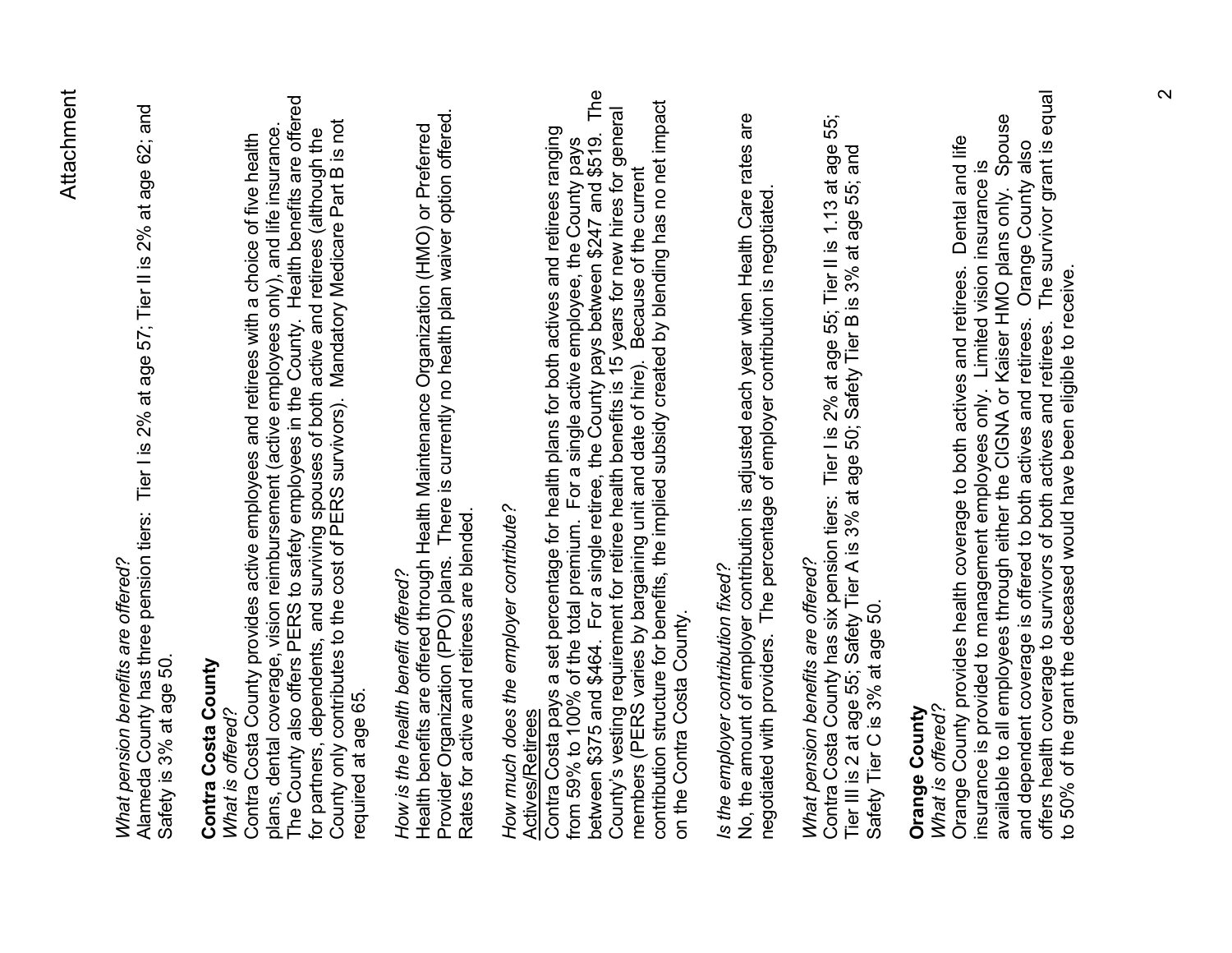### *How is the health benefit offered?* How is the health benefit offered?

Orange County offers a choice of two Health Maintenance Organizations (HMOs) and two age 65 is required and the vesting requirement is 10 years of County service to be eligible Preferred Provider Organizations (PPOs) to both actives and retirees. Both also have the Orange County offers a choice of two Health Maintenance Organizations (HMOs) and two age 65 is required and the vesting requirement is 10 years of County service to be eligible Preferred Provider Organizations (PPOs) to both actives and retirees. Both also have the option of a health care savings reimbursement account. Mandatory Medicare Part B at option of a health care savings reimbursement account. Mandatory Medicare Part B at for retiree health. for retiree health.

# *How much does the employer contribute?*  How much does the employer contribute?

rates for both actives and retirees, but is currently working towards breaking out the pool in rates for both actives and retirees, but is currently working towards breaking out the pool in<br>order to negotiate separate rates from health care providers. deductible, the employee receives some money to elect it). Orange County has blended employees enrolled with covered dependents. The employee co-pays range from a \$15 employees enrolled with covered dependents. The employee co-pays range from a \$15<br>co-pay per visit & \$100 per admission for Kaiser up to a \$5,000 deductible per family for co-pay per visit & \$100 per admission for Kaiser up to a \$5,000 deductible per family for deductible, the employee receives some money to elect it). Orange County has blended Orange County pays 95% toward medical premiums for employees only and 75% for Orange County pays 95% toward medical premiums for employees only and 75% for insurance but want to supplement their family's coverage (in the case of the \$5,000 insurance but want to supplement their family's coverage (in the case of the \$5,000 Premier Sharewell PPO, which is designed for employees who have other health Premier Sharewell PPO, which is designed for employees who have other health order to negotiate separate rates from health care providers.

### What pension benefits are offered? *What pension benefits are offered?*

exception of Eligibility Workers and Safety employees. Safety employees are offered 3% exception of Eligibility Workers and Safety employees. Safety employees are offered 3% Orange County currently offers 2.7% at age 55 to the majority of employees, with the Orange County currently offers 2.7% at age 55 to the majority of employees, with the at age 50.

#### **Sacramento County**  Sacramento County

#### *What is offered?*  What is offered?

retirees. Life insurance is offered to active employees and they have the option to convert retirees. Life insurance is offered to active employees and they have the option to convert upon retirement. Spouse and dependent coverage is offered to both actives and retirees. upon retirement. Spouse and dependent coverage is offered to both actives and retirees. Sacramento County provides health, dental, and vision coverage to both actives and Sacramento County provides health, dental, and vision coverage to both actives and Sacramento also offers health coverage to survivors of retirees. Sacramento also offers health coverage to survivors of retirees.

### How is the health benefit offered? *How is the health benefit offered?*

Sacramento County offers a cafeteria plan to active employees and the same medical plan Sacramento County offers a cafeteria plan to active employees and the same medical plan options to retirees. The eligibility requirement for the County retiree medical subsidy is 10<br>years of County service. Access to coverage is provided to all retirees. The County<br>stipulates Mandatory Medicare Part B at age options to retirees. The eligibility requirement for the County retiree medical subsidy is 10 years of County service. Access to coverage is provided to all retirees. The County stipulates Mandatory Medicare Part B at age 65.

# *How much does the employer contribute?*  How much does the employer contribute?

Sacramento pays 80% of the Kaiser family rate for employees hired before January, 2007. Sacramento pays 80% of the Kaiser family rate for employees hired before January, 2007. For new employees, the County will reimburse for 80% of the chosen plan not to exceed For new employees, the County will reimburse for 80% of the chosen plan not to exceed Most employees pay a \$15 co-pay for office visits. Rates for both actives and retirees Most employees pay a \$15 co-pay for office visits. Rates for both actives and retirees employees. Sacramento pays between approximately \$323 and \$827 per employee. employees. Sacramento pays between approximately \$323 and \$827 per employee. 80% of the Kaiser family rate. The County contribution is capped at this rate for all 80% of the Kaiser family rate. The County contribution is capped at this rate for all under the age 65 are blended. under the age 65 are blended.

### What pension benefits are offered? *What pension benefits are offered?*

Sacramento County offers 2% at age 55.5 for general employees and 3% at age 50 for Sacramento County offers 2% at age 55.5 for general employees and 3% at age 50 for safety employees.safety employees.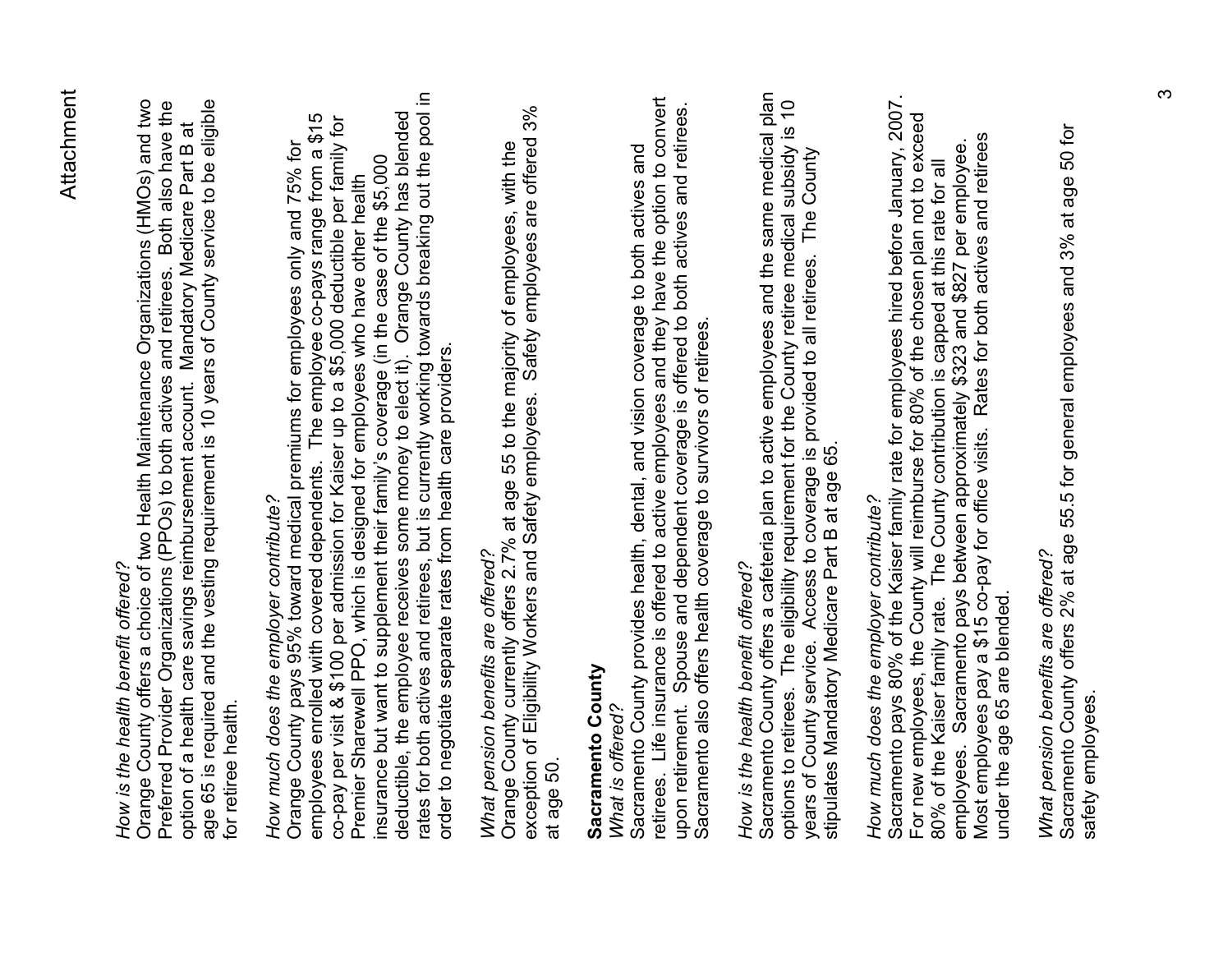#### **San Mateo County**  San Mateo County

#### *What is offered?*  What is offered?

vision are provided to management employees and a few bargaining units which represent vision are provided to management employees and a few bargaining units which represent<br>about 25% of the total workforce. Life insurance is not offered to retirees. Spouse and dependent coverage is offered to both actives and retirees. San Mateo also offers health dependent coverage is offered to both actives and retirees. San Mateo also offers health about 25% of the total workforce. Life insurance is not offered to retirees. Spouse and San Mateo County provides health coverage to both actives and retirees. Dental and Dental and San Mateo County provides health coverage to both actives and retirees. coverage to survivors of both actives (via COBRA) and retirees. coverage to survivors of both actives (via COBRA) and retirees.

### How is the health benefit offered? *How is the health benefit offered?*

ranges from 5 to 10 years of County service (and the employee must be at least age 50) to one Point of Service Plan (POS) to both actives and retirees. The vesting requirement<br>ranges from 5 to 10 years of County service (and the employee must be at least age 50) to San Mateo County offers a choice of two Health Maintenance Organizations (HMOs) and be eligible for retiree health and the County assumes enrollment in Medicare at age 65 in San Mateo County offers a choice of two Health Maintenance Organizations (HMOs) and be eligible for retiree health and the County assumes enrollment in Medicare at age 65 in one Point of Service Plan (POS) to both actives and retirees. The vesting requirement their premium pricing. their premium pricing.

# *How much does the employer contribute?*  How much does the employer contribute?

contributes toward retiree health care depends on the amount of unused sick leave on the contributes toward retiree health care depends on the amount of unused sick leave on the San Mateo County pays 90% of medical premiums for its two HMOs and 80% for its POS San Mateo County pays 90% of medical premiums for its two HMOs and 80% for its POS cover employee only, employee plus one, and family. For a single employee, San Mateo cover employee only, employee plus one, and family. For a single employee, San Mateo<br>pays approximately between \$370 and \$512 monthly. The co-pays, depending on the health plan, range from \$10 - \$20 for office visits. San Mateo has blended rates for both health plan, range from \$10 - \$20 for office visits. San Mateo has blended rates for both pays approximately between \$370 and \$512 monthly. The co-pays, depending on the actives and retirees under age 65. For most employees, the amount the County actives and retirees under age 65. For most employees, the amount the County books per employee. books per employee.

### What pension benefits are offered? *What pension benefits are offered?*

San Mateo has two basic pension plans: general employees receive 2% at age 55.5 and San Mateo has two basic pension plans: general employees receive 2% at age 55.5 and safety employees receive 3% at age 50. safety employees receive 3% at age 50.

#### **Santa Clara**  Santa Clara

#### What is offered? *What is offered?*

employees. Santa Clara does not offer survivor health coverage for active employees but Santa Clara does not offer survivor health coverage for active employees but both actives and retirees but the County only contributes toward the dependents of active both actives and retirees but the County only contributes toward the dependents of active plans to retirees but no dental, vision or life insurance. Dependent coverage is offered to plans to retirees but no dental, vision or life insurance. Dependent coverage is offered to coverage, vision coverage, and life insurance. The County also offers a choice of health coverage, vision coverage, and life insurance. The County also offers a choice of health Santa Clara County provides active employees with a choice of health plans, dental Santa Clara County provides active employees with a choice of health plans, dental does offer coverage to survivors of retirees with no County contribution. does offer coverage to survivors of retirees with no County contribution. employees.

### *How is the health benefit offered?* How is the health benefit offered?

Health benefits are offered through two Health Maintenance Organizations (HMO) and one Health benefits are offered through two Health Maintenance Organizations (HMO) and one Provider Organization Service (POS) for active employees. Retirees can choose between Provider Organization Service (POS) for active employees. Retirees can choose between two HMOs, one POS, and one Preferred Provider Organization (PPO). Active employees two HMOs, one POS, and one Preferred Provider Organization (PPO). Active employees are also given an option to waive health plan coverage and receive \$74 per pay period. are also given an option to waive health plan coverage and receive \$74 per pay period. Santa receive the amount that the County would contribute for a Kaiser – single rate. Santa Retirees who live permanently out of state can also waive health plan coverage and Retirees who live permanently out of state can also waive health plan coverage and<br>receive the amount that the County would contribute for a Kaiser – single rate. Sant Clara County has blended rates for active employees and retirees under age 65. Clara County has blended rates for active employees and retirees under age 65.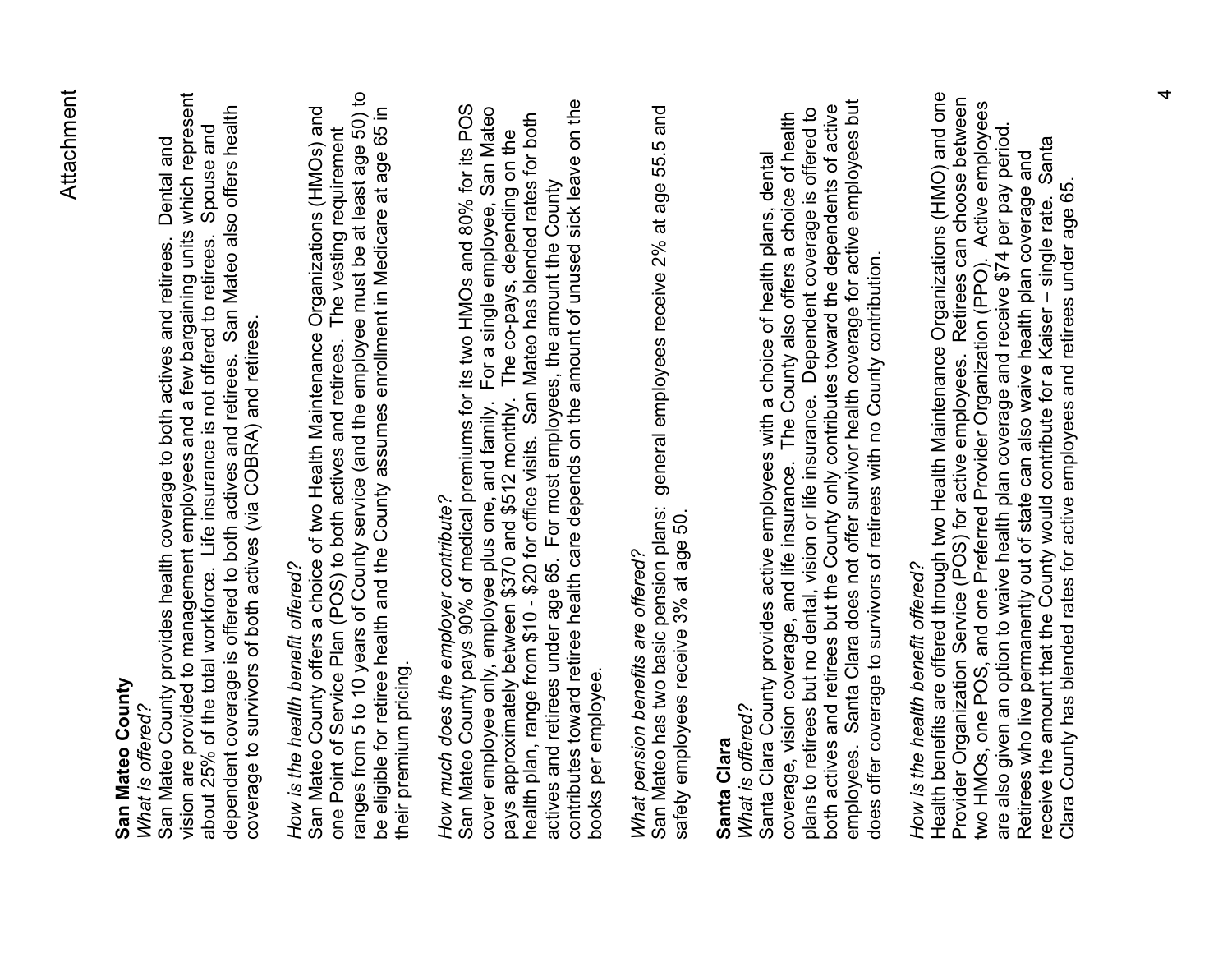## *How much does the employer contribute?*  How much does the employer contribute?

Santa Clara County requires the employee to pay a flat biweekly amount of \$38.38 for the Santa Clara County requires the employee to pay a flat biweekly amount of \$38.38 for the<br>POS but pays 100% for both HMOs. For a single employee, Santa Clara pays between POS but pays 100% for both HMOs. For a single employee, Santa Clara pays between \$207.62 and \$298.56. \$207.62 and \$298.56.

requirements: 5 years of continuous employment (if hired prior to 8/12/1996); 8 years (if requirements: 5 years of continuous employment (if hired prior to 8/12/1996); 8 years (if retiree. The County contribution toward retiree health depends on the following vesting retiree. The County contribution toward retiree health depends on the following vesting hired between 8/12/1996 and 6/18/2006); and 10 years (if hired on or after 6/19/2006). hired between 8/12/1996 and 6/18/2006); and 10 years (if hired on or after 6/19/2006). equivalent of a Kaiser – single rate. Any amounts over the base level are paid by the equivalent of a Kaiser - single rate. Any amounts over the base level are paid by the Santa Clara pays a flat monthly amount of \$495.31 for retiree medical, which is the Santa Clara pays a flat monthly amount of \$495.31 for retiree medical, which is the

employees and 3% at age 50 for safety employees. As of December 17, 2007, the County employees and 3% at age 50 for safety employees. As of December 17, 2007, the County The pension tiers in Santa Clara are currently 2% at age 55 for general-miscellaneous The pension tiers in Santa Clara are currently 2% at age 55 for general-miscellaneous will offer 2.5% at age 55 for general-miscellaneous employees. will offer 2.5% at age 55 for general-miscellaneous employees.

#### **Santa Cruz County**  Santa Cruz County

#### *What is offered?*  What is offered?

Santa Cruz provides health coverage through PERS for both actives and retirees. Dental, Santa Cruz provides health coverage through PERS for both actives and retirees. Dental, to survivors of active employees. Survivors of retirees are also eligible for health benefits coverage is offered to both actives and retirees. Santa Cruz offers 5 months of coverage to survivors of active employees. Survivors of retirees are also eligible for health benefits coverage is offered to both actives and retirees. Santa Cruz offers 5 months of coverage vision, and life insurance is provided to active employees only. Spouse and dependent Spouse and dependent and the County contributes a portion of this cost depending on the particular plan. and the County contributes a portion of this cost depending on the particular plan. vision, and life insurance is provided to active employees only.

### How is the health benefit offered? *How is the health benefit offered?*

waive health plan coverage for cash. Mandatory Medicare Part B is required at age 65. Santa Cruz offers PERS coverage to both actives and retirees and there is no option to Santa Cruz offers PERS coverage to both actives and retirees and there is no option to waive health plan coverage for cash. Mandatory Medicare Part B is required at age 65.

# How much does the employer contribute? *How much does the employer contribute?*

for employees with dependents in the Blue Shield HMO. The current County contribution Santa Cruz County currently pays 95% of health premiums for employees only and 75%<br>for employees with dependents in the Blue Shield HMO. The current County contribution Santa Cruz County currently pays 95% of health premiums for employees only and 75% upon the bargaining unit and the coverage (employee, employee plus one, or employee upon the bargaining unit and the coverage (employee, employee plus one, or employee for a single employee is \$460 per month. The retirees receive different amounts based for a single employee is \$460 per month. The retirees receive different amounts based plus family). plus family).

### What pension benefits are offered? *What pension benefits are offered?*

Santa Cruz currently offers 2% at age 55 for miscellaneous employees, 2% at age 50 for Santa Cruz currently offers 2% at age 55 for miscellaneous employees, 2% at age 50 for safety employees, and 3% at age 50 for law enforcement employees. safety employees, and 3% at age 50 for law enforcement employees.

#### **Sonoma County**  Sonoma County *What is offered?*  What is offered?

Sonoma County provides active employees with a choice of health plans, dental coverage, Sonoma County provides active employees with a choice of health plans, dental coverage, coverage and life insurance to retirees but only contributes toward health coverage. vision coverage and life insurance. The County also offers health coverage, dental vision coverage and life insurance. The County also offers health coverage, dental coverage and life insurance to retirees but only contributes toward health coverage.

retirees are also eligible for health benefits and the County contributes a portion of this retirees are also eligible for health benefits and the County contributes a portion of this Spouse and dependent coverage is offered to both actives and retirees. Survivors of Spouse and dependent coverage is offered to both actives and retirees. Survivors of cost.